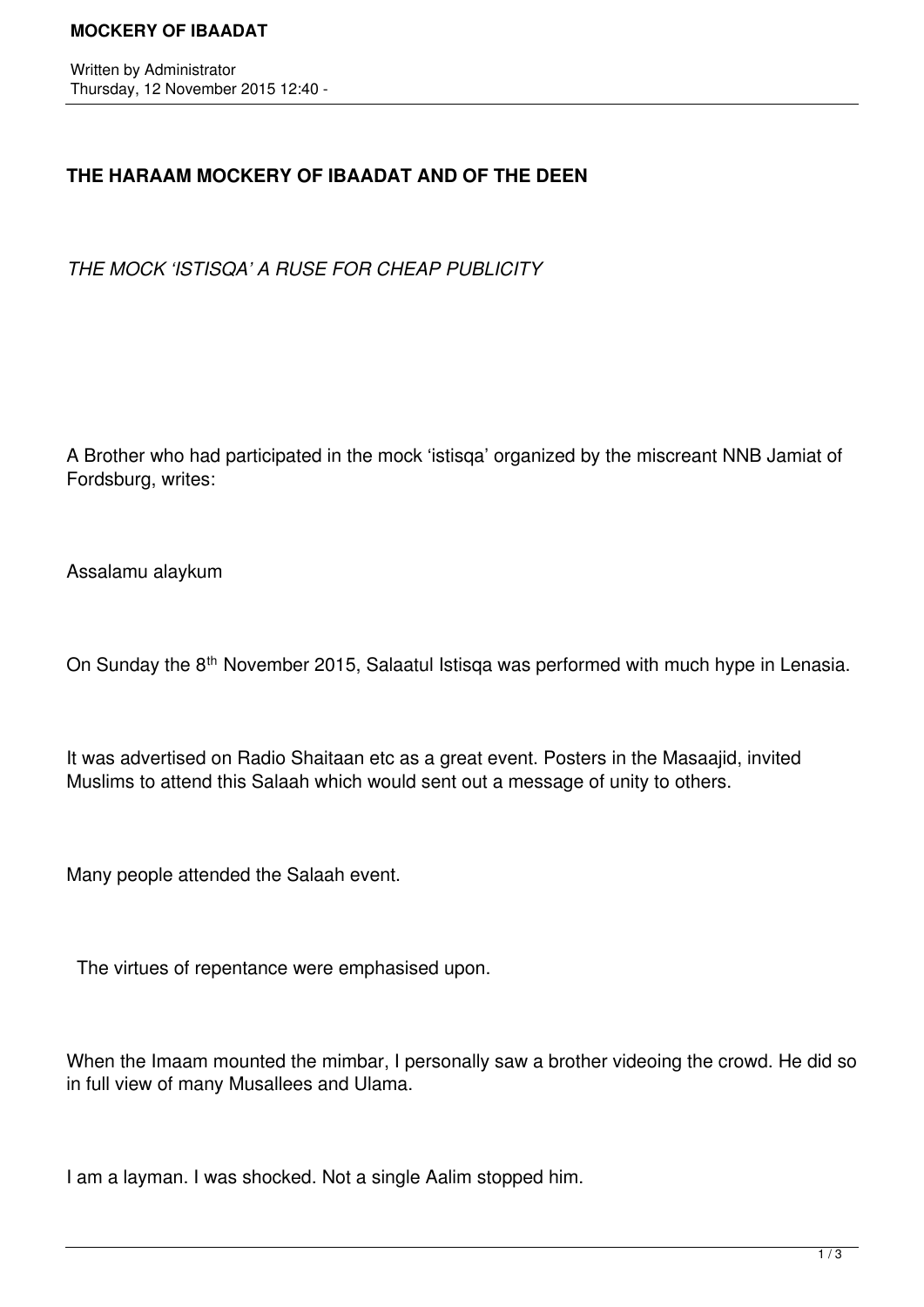Written by Administrator Thursday, 12 November 2015 12:40 -

Were we not making Taubaah unto Allah? Everyone knows that the sacred Ibaadah of Salaah cannot be treated like a festival. I felt disgusted that such a mockery of Salaatul Istisqa could take place in front of the Ulama. Whilst some of them appear on T.V, surely there are some limits.

I was against The Majlis but the silence of every Aalim, Mufti and Imaams (and there were at least a hundred of them) shocked me and made me understand why the Majlis uses such a harsh approach. Every word you now use which is filled with anger and condemnation makes sense to me.

How will the rains come when we sin whilst pretending to make Taubaah?

Please comment.

Was-salaam

The so-called 'aalims' are in fact DUMB DEVILS, hence their silence when the Ahkaam of the Deen are recklessly and flagrantly flouted and trampled on. Rasulullah (sallallahu alayhi wasallam), severely reprimanding these human devils, said:

"He who maintains silence regarding the Hagq **is a dumb shaitaan.**"